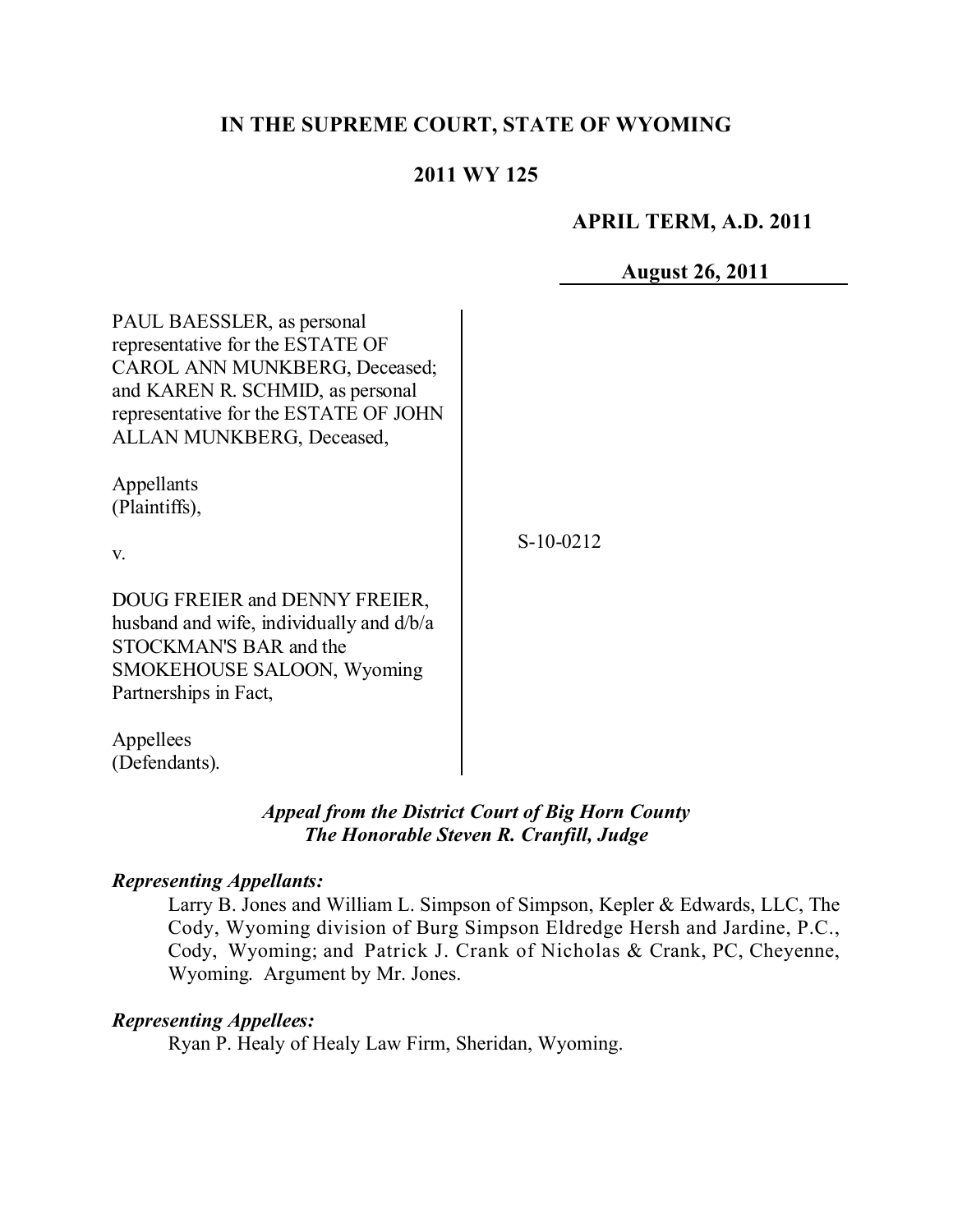### *Representing Wyoming Attorney General in his official capacity:* Jay Jerde, Deputy Attorney General.

#### *Before KITE, C.J., and GOLDEN, HILL, VOIGT, and BURKE, JJ.*

**VOIGT, J.**, delivers the opinion of the Court; **KITE, C.J.**, files a dissenting opinion in which **HILL, J.**, joins.

\*This case was reassigned to Justice Voigt on July 19, 2011.

**NOTICE: This opinion is subject to formal revision before publication in Pacific Reporter Third. Readers are requested to notify the Clerk of the Supreme Court, Supreme Court Building, Cheyenne, Wyoming 82002, of any typographical or other formal errors so that correction may be made before final publication in the permanent volume.**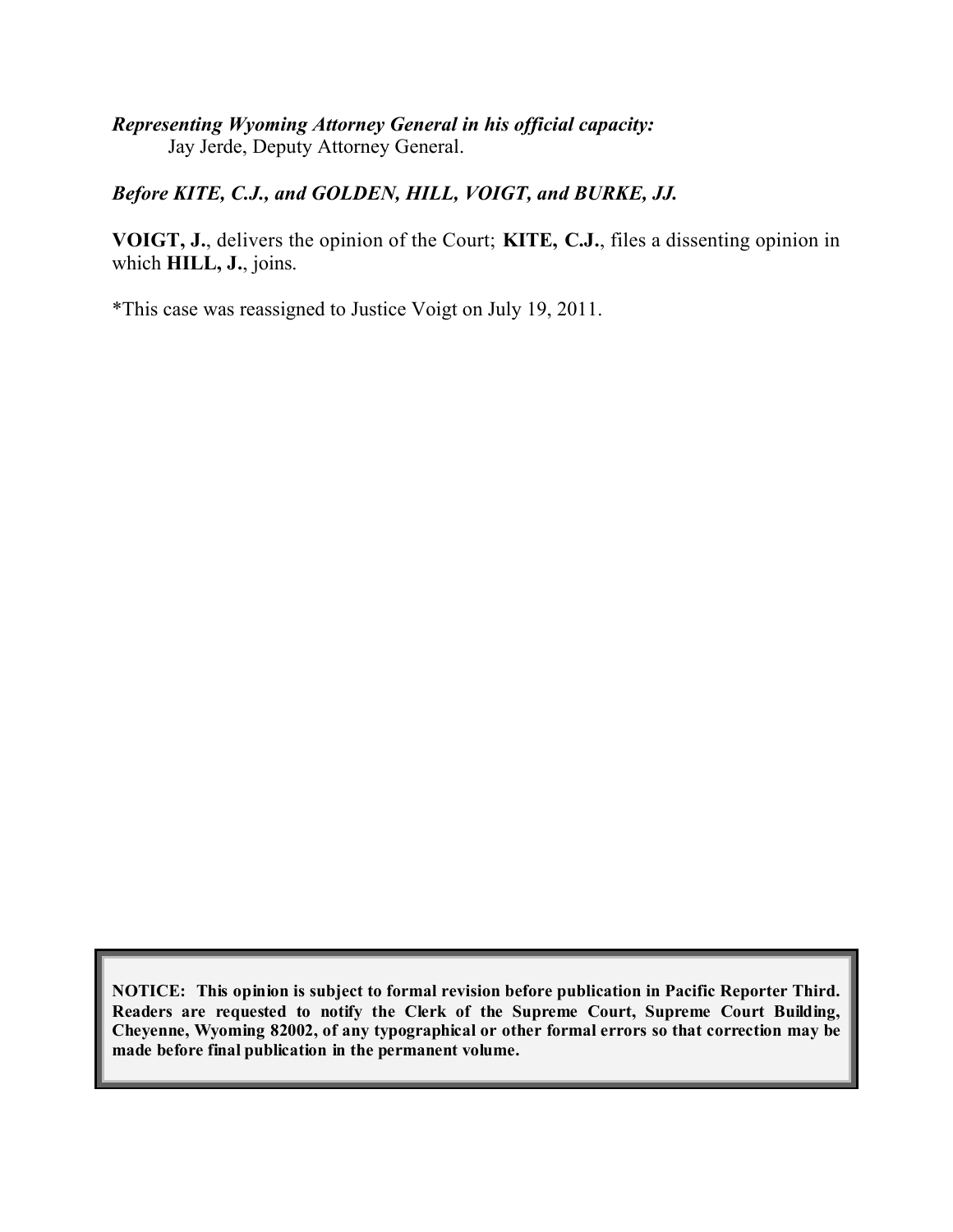#### **VOIGT, Justice.**

[¶1] The district court dismissed the appellants' civil action against the appellees for failure to state a claim upon which relief can be granted. The dismissal and this appeal raise issues of statutory construction and the constitutionality of a statute, with the focal question being the liability of a provider of alcohol for damages caused to a third person by the person to whom alcohol was provided.<sup>1</sup> We affirm.

#### **ISSUES**

[ $\mathbb{Z}$ ] 1. Does the word "legally" in Wyo. Stat. Ann. § 12-8-301(a) (LexisNexis 2011) encompass legal enactments beyond Title 12 of the Wyoming Statutes such as the municipal ordinances at issue in this case?

2. If Wyo. Stat. Ann. § 12-8-301(a) prohibits liability under municipal ordinances, is the statute unconstitutional as violative of the equal protection provisions of the United States Constitution and the Wyoming Constitution?

3. If Wyo. Stat. Ann. § 12-8-301(a) prohibits liability under municipal ordinances, is the statute unconstitutional as violative of the special law provisions of article 3, section 27 of the Wyoming Constitution?

### **WYO. STAT. ANN. § 12-8-301**

#### [¶3] **§ 12-8-301. Limitation of liability.**

(a) No person who has legally provided alcoholic liquor or malt beverage to any other person is liable for damages caused by the intoxication of the other person.

(b) This section does not affect the liability of the intoxicated person for damages.

(c) This section does not affect the liability of the licensee or person if the alcoholic liquor or malt beverage was sold or provided in violation of title 12 of the Wyoming statutes.

(d) For purposes of this section "licensee" is as defined in W.S. 12-1-101(a)(viii) and includes the licensee's employee or employees.

 <sup>1</sup> The Attorney General of the State of Wyoming has appeared in this appeal to defend the constitutionality of the statute in question, pursuant to Wyo. Stat. Ann. § 1-37-113 (LexisNexis 2011).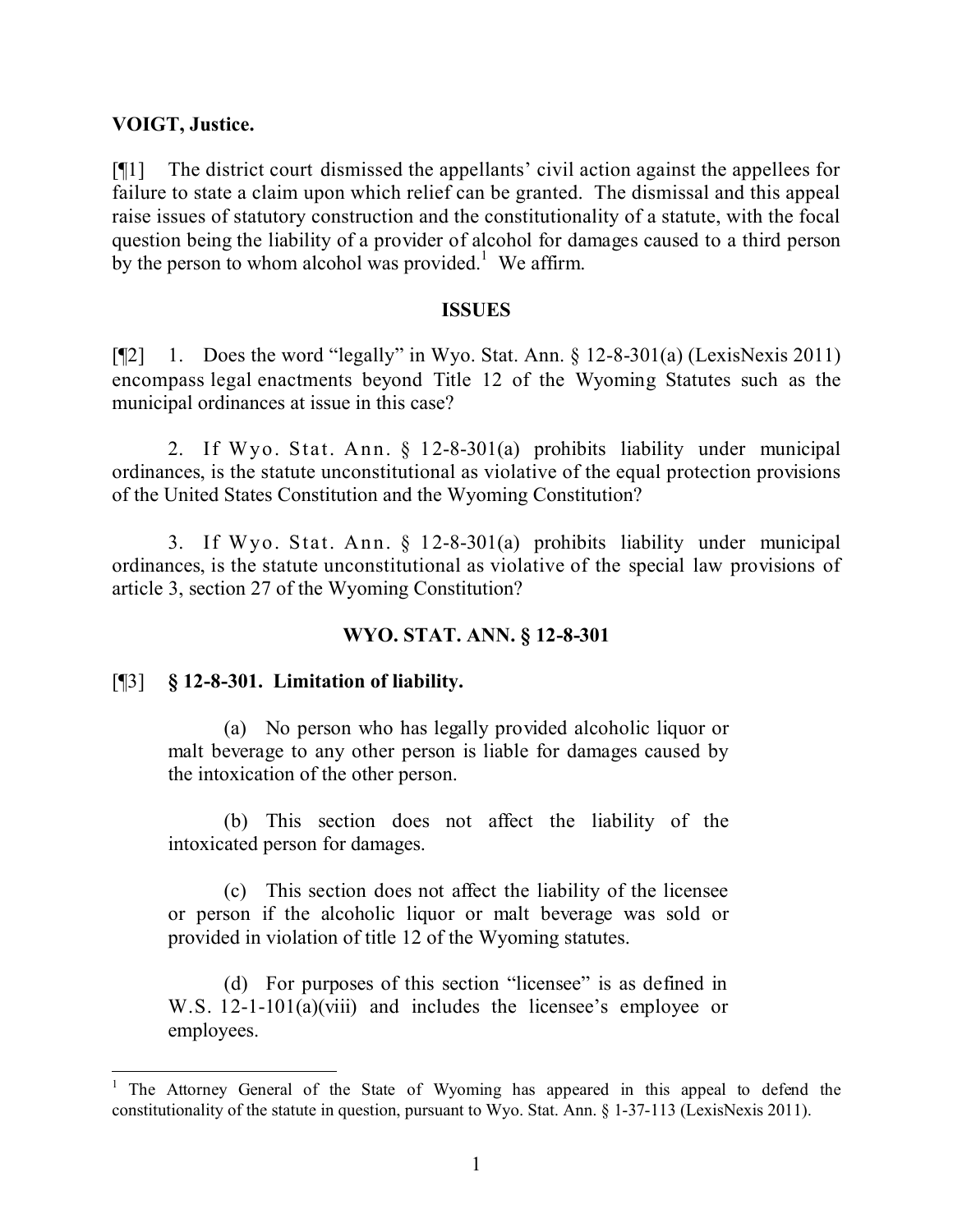# **FACTS<sup>2</sup>**

[¶4] The appellants are the personal representatives of the estates of a husband and wife, Allan and Carol Ann Munkberg, who were killed in a motor vehicle accident caused by Randall LaBrie, who also died in the accident. Prior to the accident, LaBrie became intoxicated as a result of consuming alcoholic beverages at the Stockman's Bar in Basin, Wyoming, and the Smokehouse Saloon in Greybull, Wyoming, both of which establishments are owned by the individually named appellees. LaBrie's conduct at both establishments showed that he was highly intoxicated, and such conduct was obvious and noticeable to anyone in his presence. Nevertheless, the appellees' employees at both establishments continued to serve alcoholic beverages to LaBrie.

[¶5] The appellants filed a wrongful death/negligence complaint against the appellees, in which they also sought a judgment declaring § 12-8-301 unconstitutional if, as a matter of law, the statute provided immunity to the appellees for their tortious conduct. The appellees responded with a motion to dismiss the complaint pursuant to W.R.C.P. 12(b)(6) for failure to state a claim upon which relief can be granted. After additional briefing and argument, the district court granted the motion to dismiss on the ground that this Court had already found the statute to be constitutional in *Greenwalt v. Ram Restaurant Corporation of Wyoming*, 2003 WY 77, 71 P.3d 717 (Wyo. 2003). This appeal followed.

#### **DISCUSSION**

### *Does the word "legally" in Wyo. Stat. Ann. § 12-8-301(a) (LexisNexis 2011) encompass legal enactments beyond Title 12 of the Wyoming Statutes such as the municipal ordinances at issue in this case?*

[¶6] As applicable to the issues now before the Court, we have described our standard for the review of a dismissal for failure to state a claim upon which relief can be granted as follows:

> Our review is *de novo*, and we employ the same standards and examine the same materials as the district court. We accept the facts alleged in the complaint as true and view them in the light most favorable to the non-moving party. Dismissal is appropriate only if it is certain on the face of the

  $2$  Because this is an appeal from a dismissal for failure to state a claim upon which relief can be granted, we accept the facts alleged in the complaint as true, and view them in the light most favorable to the appellants. *Swinney v. Jones*, 2008 WY 150, ¶ 6, 199 P.3d 512, 515 (Wyo. 2008).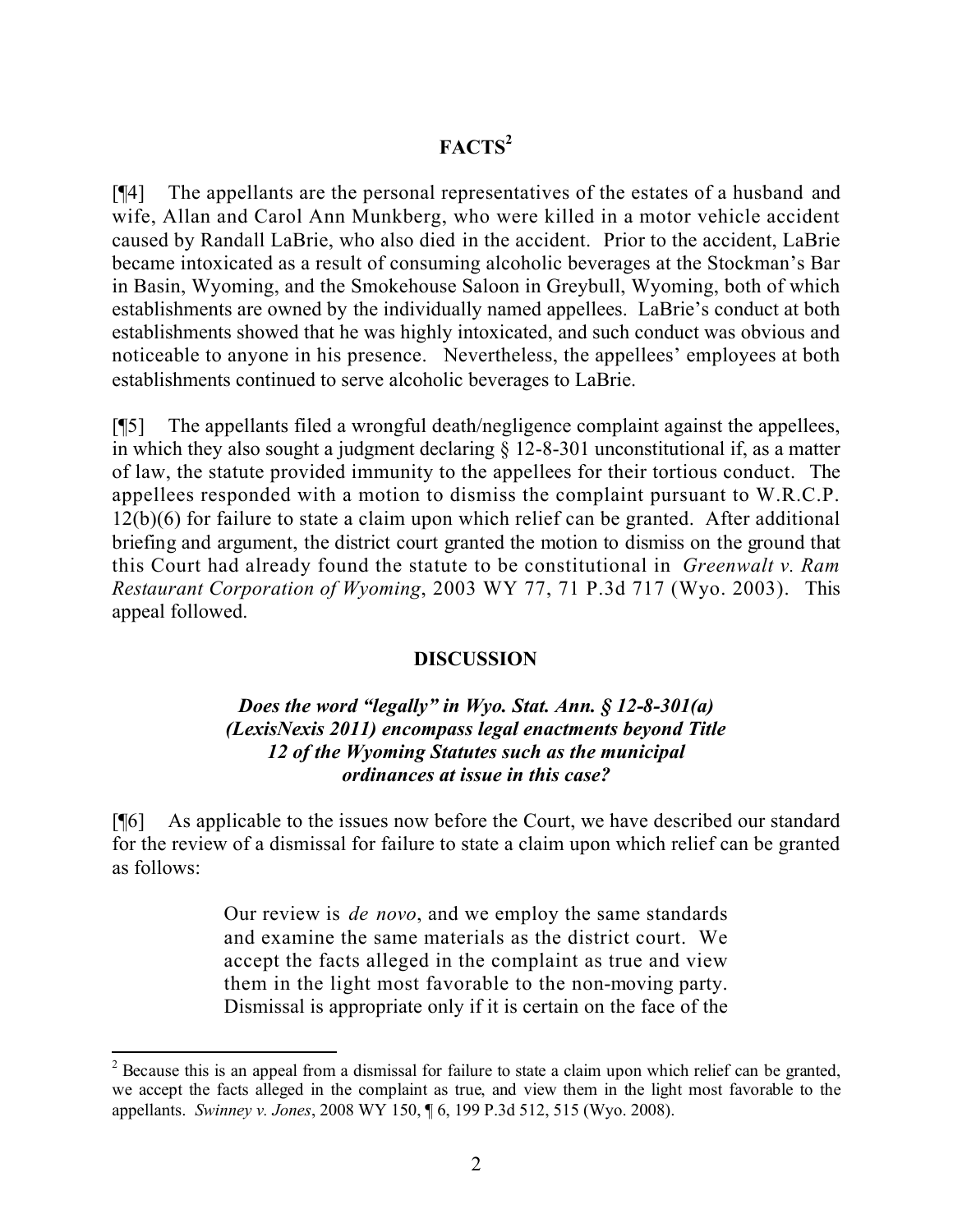complaint that the plaintiff cannot assert any facts that create entitlement to relief.

*Swinney v. Jones*, 2008 WY 150, ¶ 6, 199 P.3d 512, 515 (Wyo. 2008). Statutory construction is also a question of law that is reviewed *de novo*. *Sponsel v. Park County*, 2006 WY 6, ¶ 9, 126 P.3d 105, 108 (Wyo. 2006).

[¶7] The issue of statutory construction presently before the Court is whether the limitation of liability provided in § 12-8-301(a) extends to any provider who has not violated a provision of Title 12 of the Wyoming Statutes or, to the contrary, extends to any provider who has not violated a provision of Title 12 of the Wyoming Statutes or any other provision of law that may apply to the sale or providing of alcohol. Specifically, if the appellees did not violate Title 12 in providing alcohol to LaBrie, but did violate the provisions of local ordinances, do they lose the limitation on liability provided by the statute? Stated differently, and in terms related to a negligence cause of action, is the standard of care under the phrase "legally provided" limited to adherence to the provisions of Title 12, or can the standard of care under the statutory language be determined by the existence of a municipal ordinance?

[¶8] While this precise question may not directly have been presented in *Greenwalt*, the opinion in that case clearly reveals our conclusion that Title 12 "covers the field" in regard to the meaning of "legally provided" in  $\S$  12-8-301(a). In the course of generally discussing the plenary nature of the police power of the legislature, we examined that body's 1985 response to *McClellan v. Tottenhoff*, 666 P.2d 408 (Wyo. 1983), in which case this Court had "established a common law tort claim upon which relief could be granted against a liquor vendor and in favor of an injured third-party." *Greenwalt*, 2003 WY 77, ¶ 12, 71 P.3d at 723. First, we recognized that "regulation of all matters" concerning intoxicating liquors is an area over which the legislative department is free to exercise its plenary police power." *Id*. at ¶ 19, at 725. Next, we noted that the legislature's "comprehensive exercise" of those powers is "largely found" in Title 12. *Id.* at ¶ 20, at 726. With this background, we concluded that

> It is within this comprehensive regulatory scheme that we find the evidence of the legislature's exercise of its plenary police power in the form of those specific sections creating the third-parties' tort claim against those liquor licensees and non-licensees who furnish intoxicating liquor to persons who become intoxicated and cause damage to those third parties.

*Id*.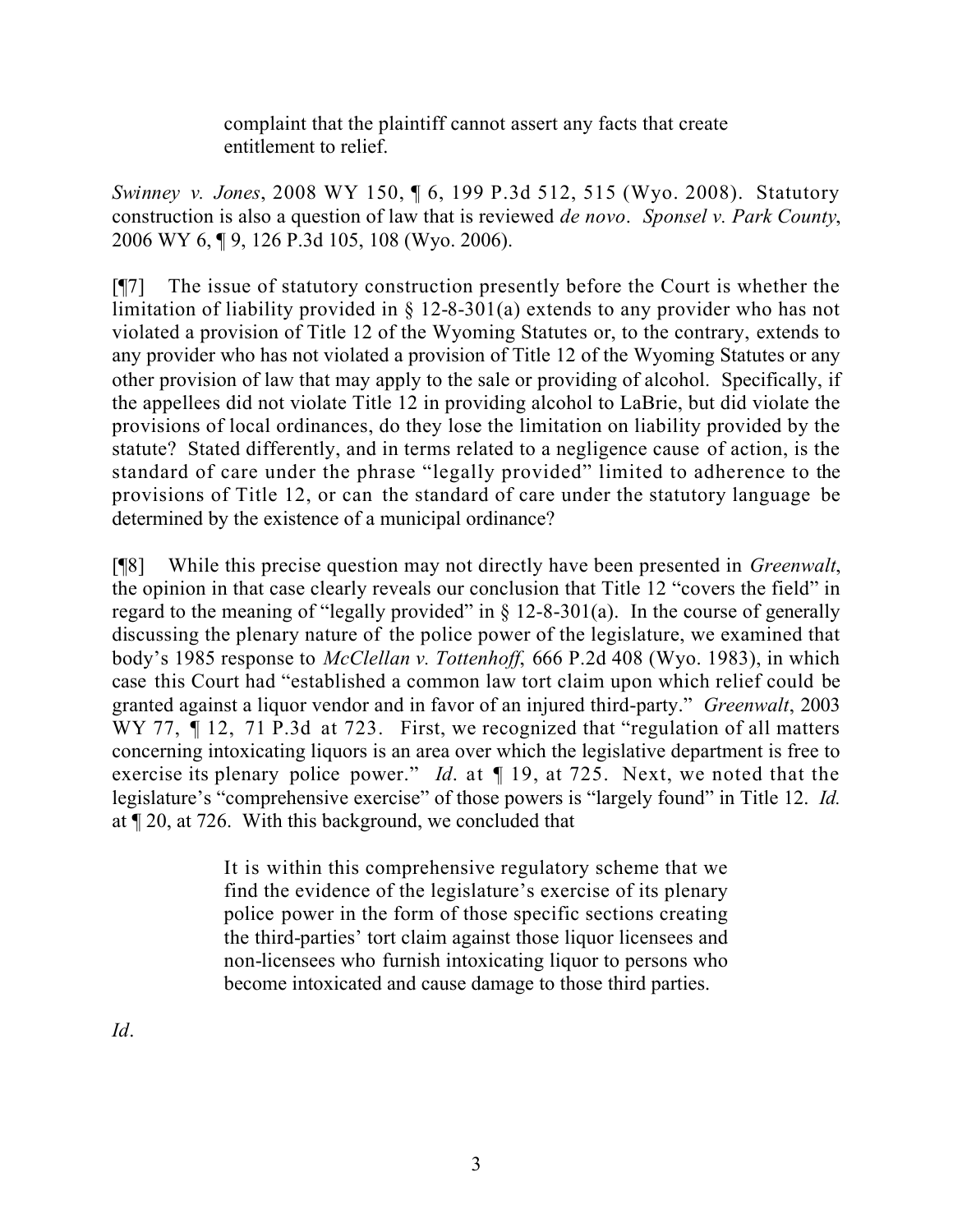[¶9] The post-*McClellan* 1985 legislation provided as follows:

### **12-8-301. Limitation of liability.**

(a) No licensee is liable for damages caused by an intoxicated person to whom the licensee legally sold or furnished alcoholic liquor or malt beverage unless the licensee sold or provided alcoholic liquor or malt beverages to a person who was intoxicated; and:

(i) It was reasonably apparent to the licensee that the person buying or receiving the alcoholic liquor or malt beverage was intoxicated; or

(ii) The licensee knew or reasonably should have known from the circumstances that the person buying or receiving the alcoholic liquor or malt beverages was intoxicated.

(b) No person who is not a licensee who has gratuitously and legally provided alcoholic liquor or malt beverage to any other person is liable for damages caused by the intoxication of the other person.

(c) This section does not affect the liability of the intoxicated person for damages.

(d) This section does not affect the liability of the licensee or person if the alcoholic liquor or malt beverage was sold or provided in violation of title 12 of the Wyoming statutes.

(e) For purposes of this section "licensee" is as defined in W.S. 12-1-101(a)(viii) and includes the licensee's employee or employees.

1985 Wyo. Sess. Laws, ch. 205, § 1 at 342.

[¶10] We will not repeat *Greenwalt's* lengthy analysis of the 1985 legislation. Suffice it to say for the purpose of our current analysis that the statute recognized two types of licensee liability: in subsection (a), liability for selling or providing alcohol to an intoxicated person under certain circumstances, and in subsection (d), liability for selling or providing alcohol in violation of Title 12. Clearly, the legislature viewed the type of liability recognized in subsection (a) as being legislative business within its police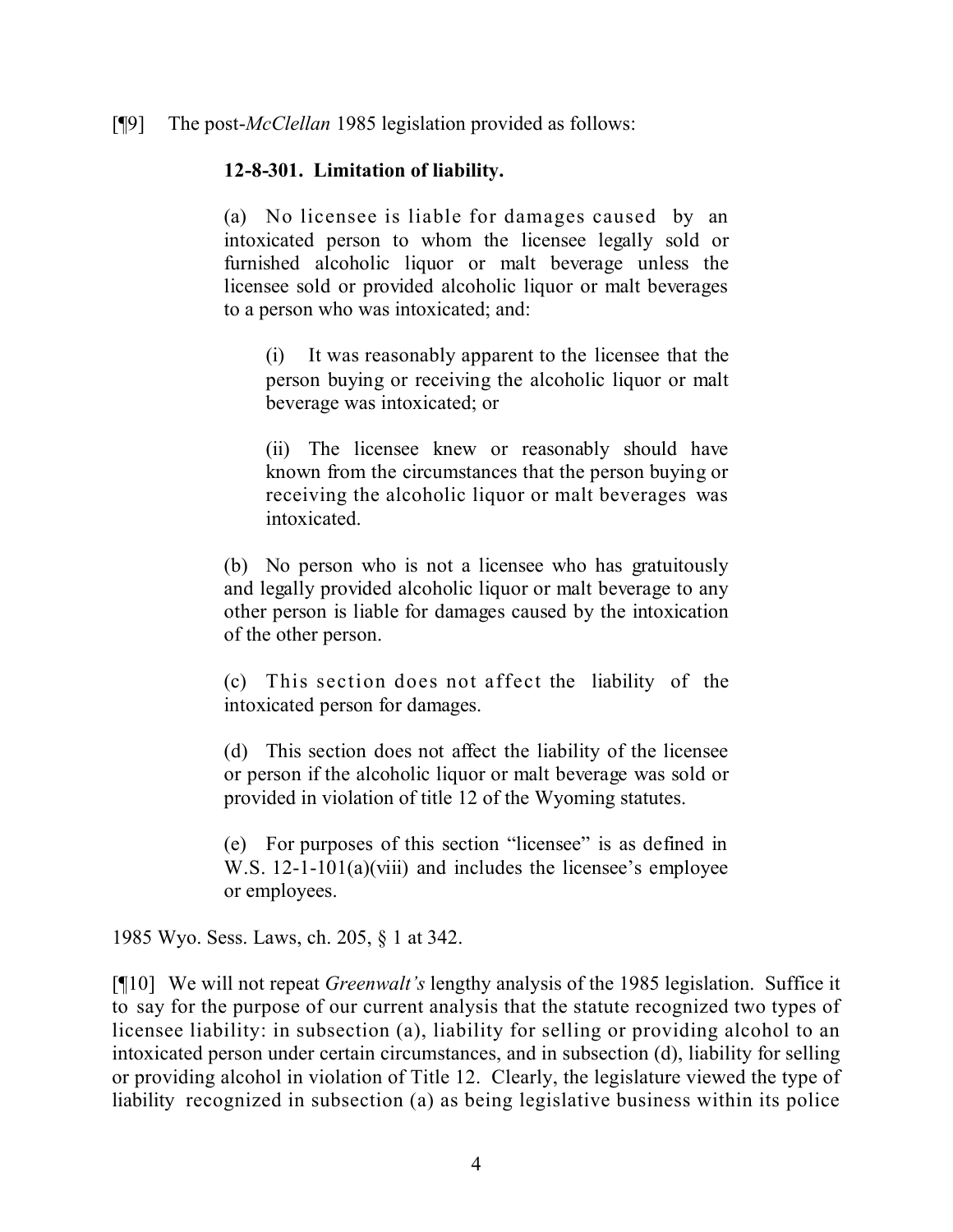powers. As stated in *Greenwalt*, the legislation "had enacted a full and comprehensive regulatory scheme expressing the state's social policy in the problematic area of liquor provider liability." *Greenwalt*, 2003 WY 77, ¶ 25, 71 P.3d at 727.

[¶11] Less than a year after the close of the 1985 legislative session, however, § 12-8- 301 was amended to read as it does today, and as it is set forth above. *See supra* ¶ 3. We noted in *Greenwalt* that

> one readily sees significant legislative retrenchment of civil liability compared to the 1985 legislation. Importantly, in this regard a licensee which *legally* furnishes liquor to an intoxicated customer is not liable for damages caused by that customer's intoxication. § 12-8-301(a). However, the civil liability of a licensee or non-licensee person who sells or provides liquor in violation of Title 12 of the Wyoming statutes remains intact. § 12-8-301(c).

*Id.* at  $\mathbb{I}$  27, at 727. We then went on to list the various ways in which a licensee or nonlicensee could be exposed to civil liability by violating various provisions of Title  $12<sup>3</sup>$ Our conclusion was that "the legislative product remained a full and comprehensive regulatory scheme expressing the State's social policy in this most complex area of damages caused by intoxicated members of our society." *Id*. at ¶ 32, at 728. We still hold to that belief and we again conclude that the word "legally" in  $\S$  12-8-301(a) was intended by the legislature to mean only the law related to selling or providing alcohol set forth in Title 12.

[¶12] We will rely upon *Greenwalt* for iteration of one additional consideration in regard to this issue. The argument has been made that it would be better social policy to have the duty of monitoring alcohol consumption fall upon the provider, than to place the general public at risk due to the lack of such duty. In *Greenwalt*, we said the following in regard to that argument:

> Answering the Greenwalts' argument that the legislature would have been better advised to place on the alcohol provider (vendor, bartender, wait staff, liquor store clerks, and social hosts of every kind) the duty to monitor the drinking citizen's consumption, the [appellees and the state]

<sup>&</sup>lt;sup>3</sup> Examples include a non-licensee who furnishes alcohol to an underage person (§ 12-6-101(a)), a licensee who furnishes alcohol to a minor after having received notice that the person is a minor (§ 12-5- 502), a licensee who furnishes alcohol to a "habitual drunkard" after having received notice that the person is a habitual drunkard (§ 12-5-502), and a licensee who furnishes alcohol to a minor or to an intoxicated person in the drive-in area (§ 12-5-301(a)(v)). *See Greenwalt*, 2003 WY 77, ¶ 29, 71 P.3d at 727-28.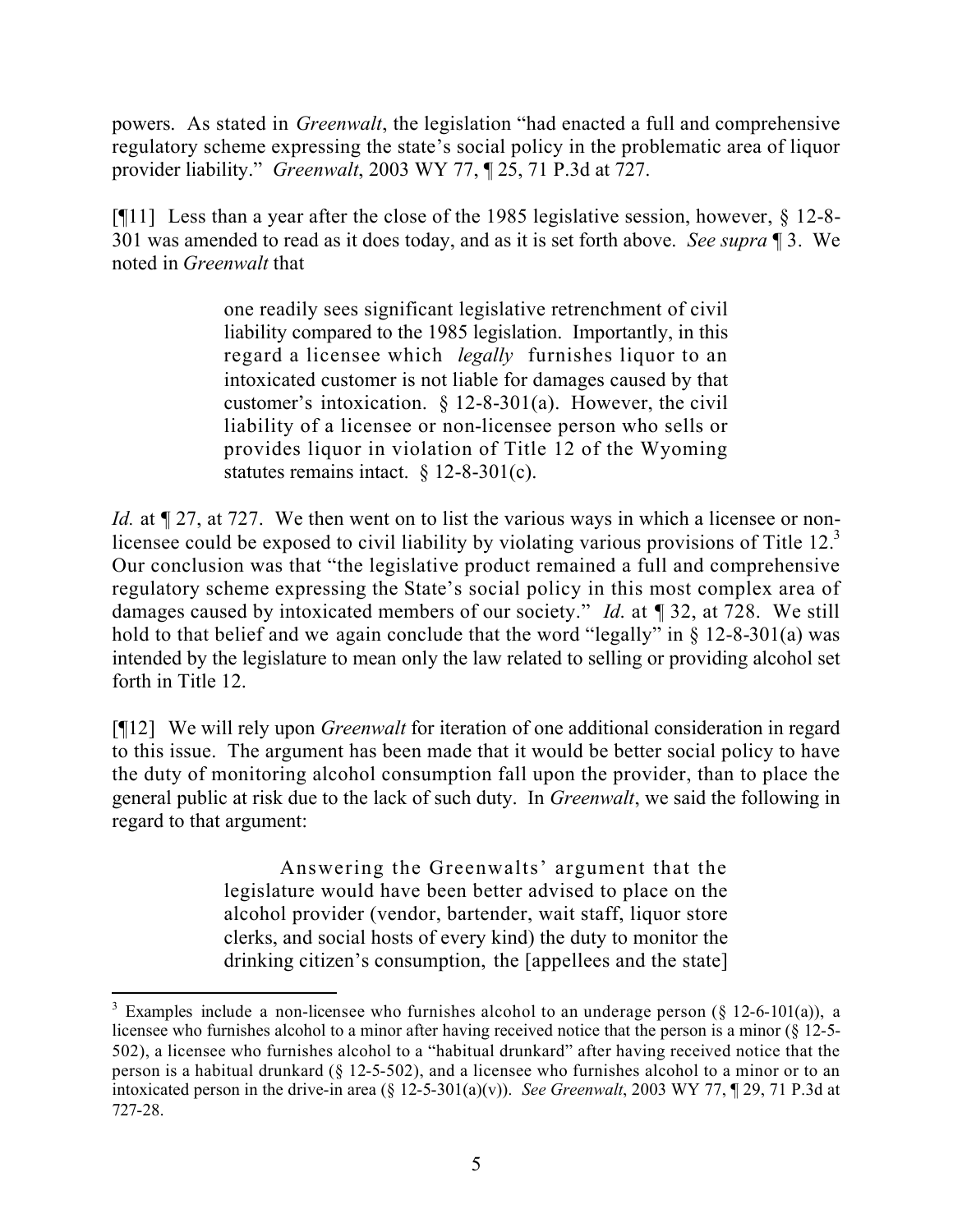respond that, yes, the legislature could have drawn the line differently than it did, but sound reasons exist why it chose not to.

*Id.* at  $\parallel$  58, at 737. The point is that the legislature, a policy-making branch of government, chose not to place that duty upon the alcohol provider. Where the legislature has, in effect, preempted the field as to a statewide social issue, it is not the province of municipalities to enact contrary laws. *Green River v. Debernardi Constr. Co.*, 816 P.2d 1287, 1290-91 (Wyo. 1991); *see also Laramie Citizens for Good Government v. City of Laramie*, 617 P.2d 474, 482-83 (Wyo. 1980).<sup>4</sup> "[T]he decision to impose liability, and under what circumstances, upon the suppliers of alcohol for the torts of their intoxicated patrons or guests is a matter of public policy which the legislature is best equipped to handle." *Bland v. Scott*, 112 P.3d 941, 949 (Kan. 2005). Consequently, whereas municipalities may to some extent police the sale and consumption of alcoholic beverages at the local level, they may not by ordinance establish a negligence standard of care different from that chosen by the legislature.

> *If Wyo. Stat. Ann. § 12-8-301(a) prohibits liability under municipal ordinances, is the statute unconstitutional as violative of the equal protection provisions of the United States Constitution and the Wyoming Constitution?*

[¶13] When the constitutionality of a statute is challenged, we apply the following standard of review:

> "Issues of constitutionality present questions of law. We review questions of law under a *de novo* standard of review and afford no deference to the district court's determinations on the issues. *Anderson v. Bommer*, 926 P.2d 959, 961 (Wyo. 1996). In reviewing a constitutionally based challenge to a statute, we presume the statute to be constitutional and any doubt in the matter must be resolved in favor of the statute's constitutionality. *Thomson v. Wyoming In-Stream Flow Committee*, 651 P.2d 778, 789-90 (Wyo. 1982). [Appellant] bears the burden of proving the statute is unconstitutional. *Pfeil v. Amax Coal West, Inc.*, 908 P.2d 956, 961 (Wyo. 1995)."

<sup>4</sup> Contrast *Pinnacle Bank v. Villa*, 2004 WY 150, 100 P.3d 1287 (Wyo. 2004), where we allowed that a municipal ordinance may establish a duty of care where there is no such duty at common law. *Id.* at  $\P$  7, at 1290. That situation is distinguishable from the situation at hand, where the municipal ordinances would establish a duty contrary to that established by statutory law.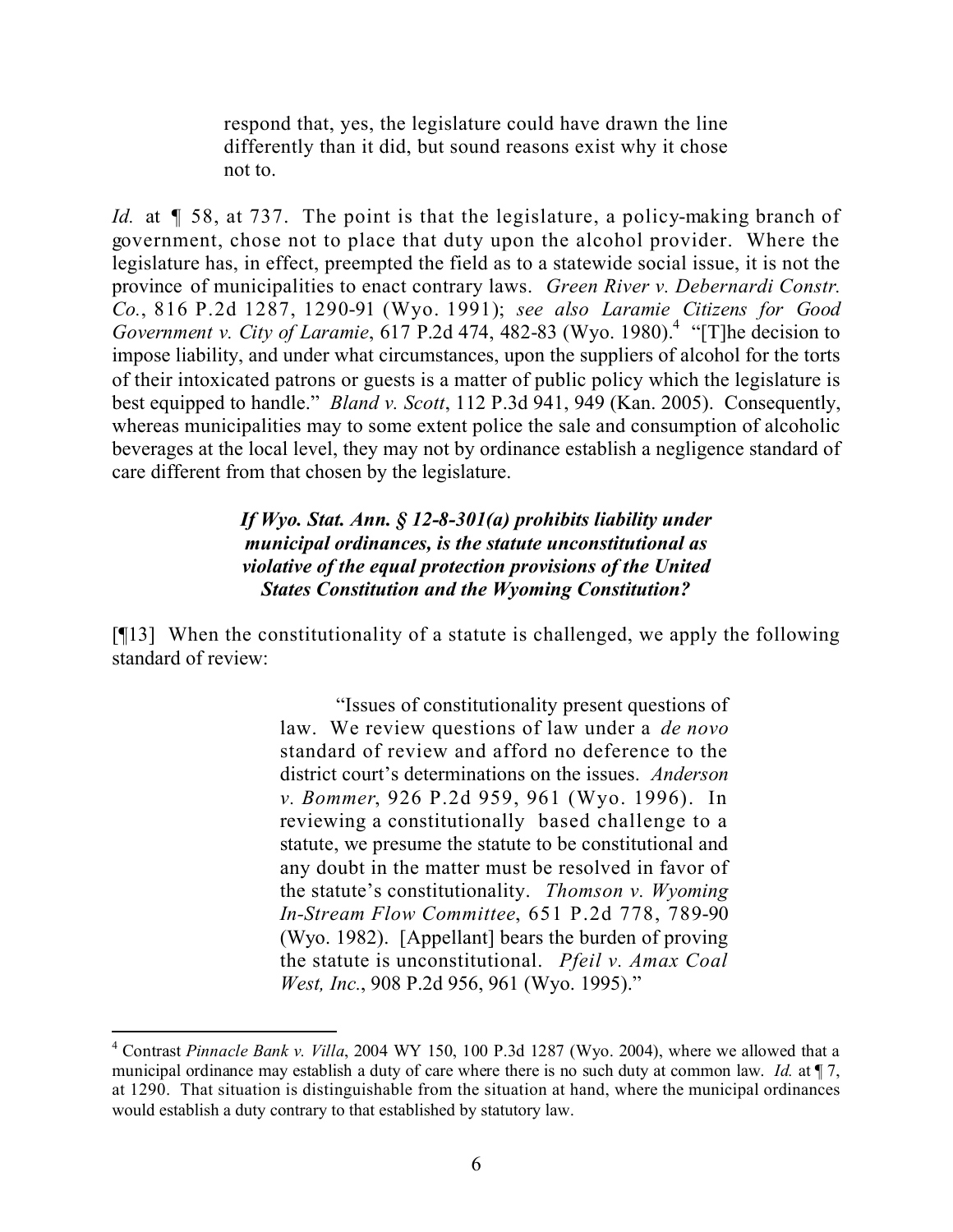*Reiter v. State*, 2001 WY 116, ¶ 7, 36 P.3d 586, 589 (Wyo. 2001) (*quoting V-1 Oil Co. v. State*, 934 P.2d 740, 742 (Wyo. 1997)). The appellant's burden of proof is heavy, and it includes the obligation to show both that he has a constitutionally protected interest and that it has been infringed in an impermissible way.

*Fraternal Order of Eagles Sheridan Aerie No. 186, Inc. v. State*, 2006 WY 4, ¶ 47, 126 P.3d 847, 863 (Wyo. 2006) (some internal citations omitted).

[¶14] There is little to be gained by a repetition here of all that we said in *Greenwalt* in regard to this issue. *See Greenwalt*, 2003 WY 77, ¶¶ 38-66, 71 P.3d at 729-39. The doctrine of *stare decisis* requires us to accept the principal underlying rationale of our determination in that case that § 12-8-301 does not violate the equal protection provisions of the state and federal constitutions. *Stare decisis* is "the doctrine of precedent, under which a court must follow earlier judicial decisions when the same points arise again in litigation." *Alpine Lumber Co. v. Capital West Nat'l Bank*, 2010 WY 62, ¶ 12, 231 P.3d 869, 872 (Wyo. 2010) (quoting *Black's Law Dictionary* 1537 (9th ed. 2009)). Adherence to precedent "furthers the even-handed, predictable, and consistent development of legal principles, fosters reliance on judicial decisions, and contributes to the actual and perceived integrity of the judicial process." *Goodrich v. Stobbe*, 908 P.2d 416, 420 (Wyo. 1995) (citation and internal quotation marks omitted). And, of significance in this case, "*stare decisis* in respect to statutory interpretation has 'special force' . . . ." *Alpine Lumber*, 2010 WY 62, ¶ 12, 231 P.3d at 873 (quoting *John R. Sand & Gravel Co. v. United States*, 552 U.S. 130, 139, 128 S.Ct. 750, 756, 169 L.Ed.2d 591 (2008)).

[¶15] The underlying rationale of *Greenwalt's* equal protection analysis is this: it is the legislature's prerogative to determine, as a matter of public policy, that the risk of injury to third persons as a result of someone's alcohol consumption is better placed upon the consumer of that alcohol than upon its provider. 2003 WY 77, ¶¶ 63-64, 71 P.3d at 738- 39. We said in *Greenwalt* that "the legislature has defined the duty/breach of duty elements [of a negligence claim] in terms of the liquor providers' violations of the regulatory provisions of Title 12." *Id*. at ¶ 56, at 737. In other words, we have already determined that this legislative line-drawing that results in injured third parties being able to recover from the alcohol consumer who injured them, but not the person who provided the alcohol to that consumer, does not violate the concept of equal protection of the laws. In their appellate brief, the appellants place great reliance upon the dissenting opinion in *Greenwalt*, but that dissenting opinion, obviously, is not the law of the State. Because we also recognized and accepted in *Greenwalt* that the legislature had allowed for liability on the part of the provider under certain circumstances, with those circumstances being limited to those set forth in Title 12, we do not believe that addition of the municipal ordinance argument in the instant case changes the result. *Id.* In the pervasive regulatory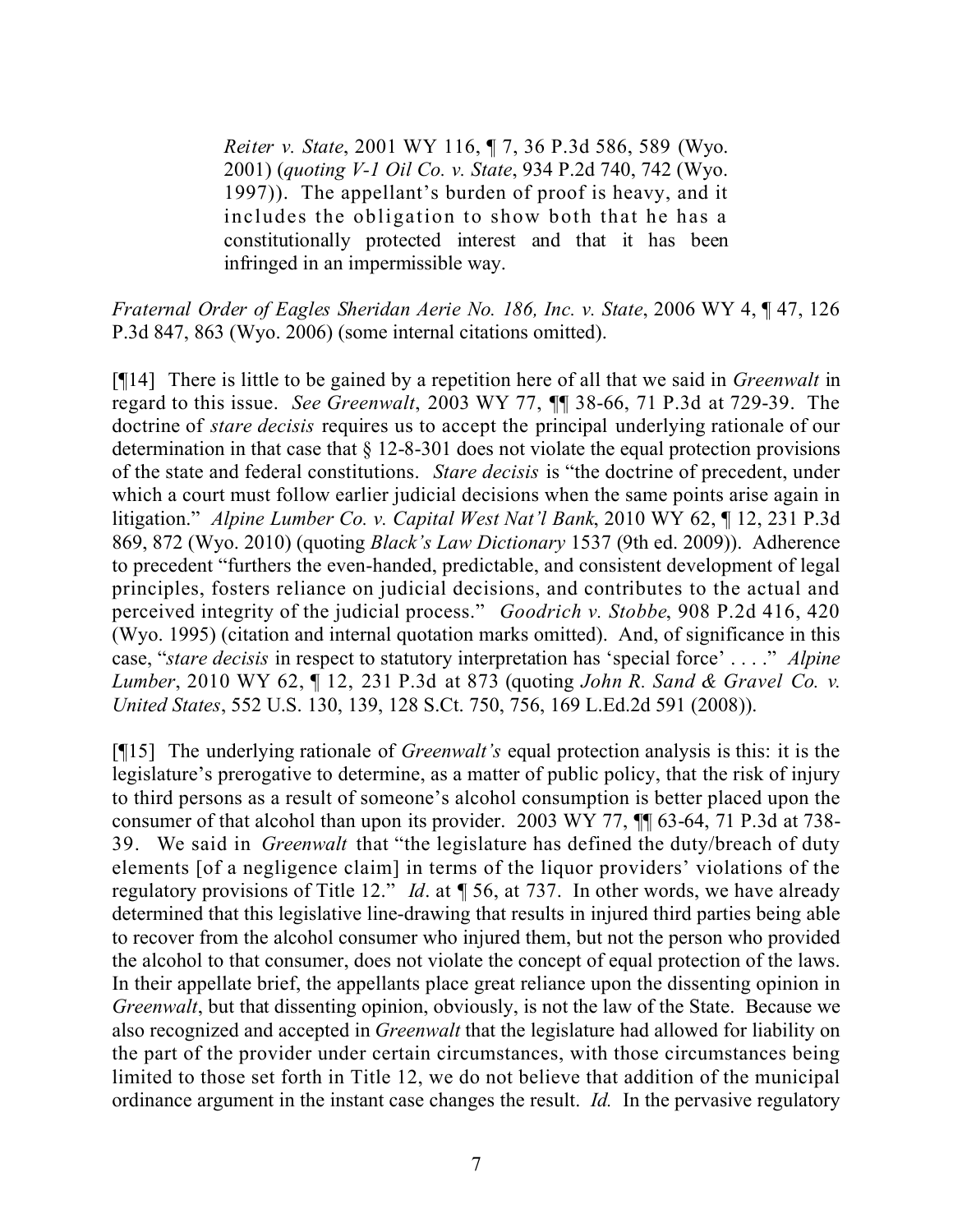scheme established in Title 12, the legislature established not only the regulations, but the consequences for their violation. The legislature's 1986 amendment of the 1985 legislation to remove the liability of providers to injured third parties except where a provision of Title 12 had been violated was a clear rejection of the appellees' present argument.

#### *If Wyo. Stat. Ann. § 12-8-301(a) prohibits liability under municipal ordinances, is the statute unconstitutional as violative of the special law provisions of article 3, section 27 of the Wyoming Constitution?*

[ $[16]$ ] The appellants contend that § 12-8-301(a) violates article 3, section 27 of the Wyoming Constitution, which prohibits "special laws" that, *inter alia*, limit civil actions, or that grant "to any corporation, association or individual . . . any special . . . immunity. . . ." A special law is a "law that pertains to and affects a particular case, person, place, or thing, as opposed to the general public." *Black's Law Dictionary* 963 (9th ed. 2009). In more detail, a special law has been described as follows:

> Ordinarily, a statute is regarded as a "special law" if it does not have a uniform operation. A law is "special" if it operates upon and affects only a fraction of the persons or a portion of the property encompassed by a classification, granting privileges to some while denying them to others. Special legislation relates either to particular persons, places, or things, or to persons, places or things which, though not particularized, are separated by any method of selection from the whole class to which the law might, but for such legislation, be applied. Classifications for the purpose of legislation, under a state constitution's prohibition against special legislation, must be real and not illusive, and they cannot be based on distinctions without a substantial difference.

73 Am. Jur. 2d *Statutes* § 4 (2001). By contrast, a "general law" is a law that meets the following description:

> General laws are those operating uniformly throughout a state, which prescribe a rule of conduct upon citizens generally, and which operate with general uniform application throughout the state under the same circumstances and conditions. A law uniformly applying to a class of persons or things having a reasonable and just relationship to the regulated subject matter is a general law. Thus, for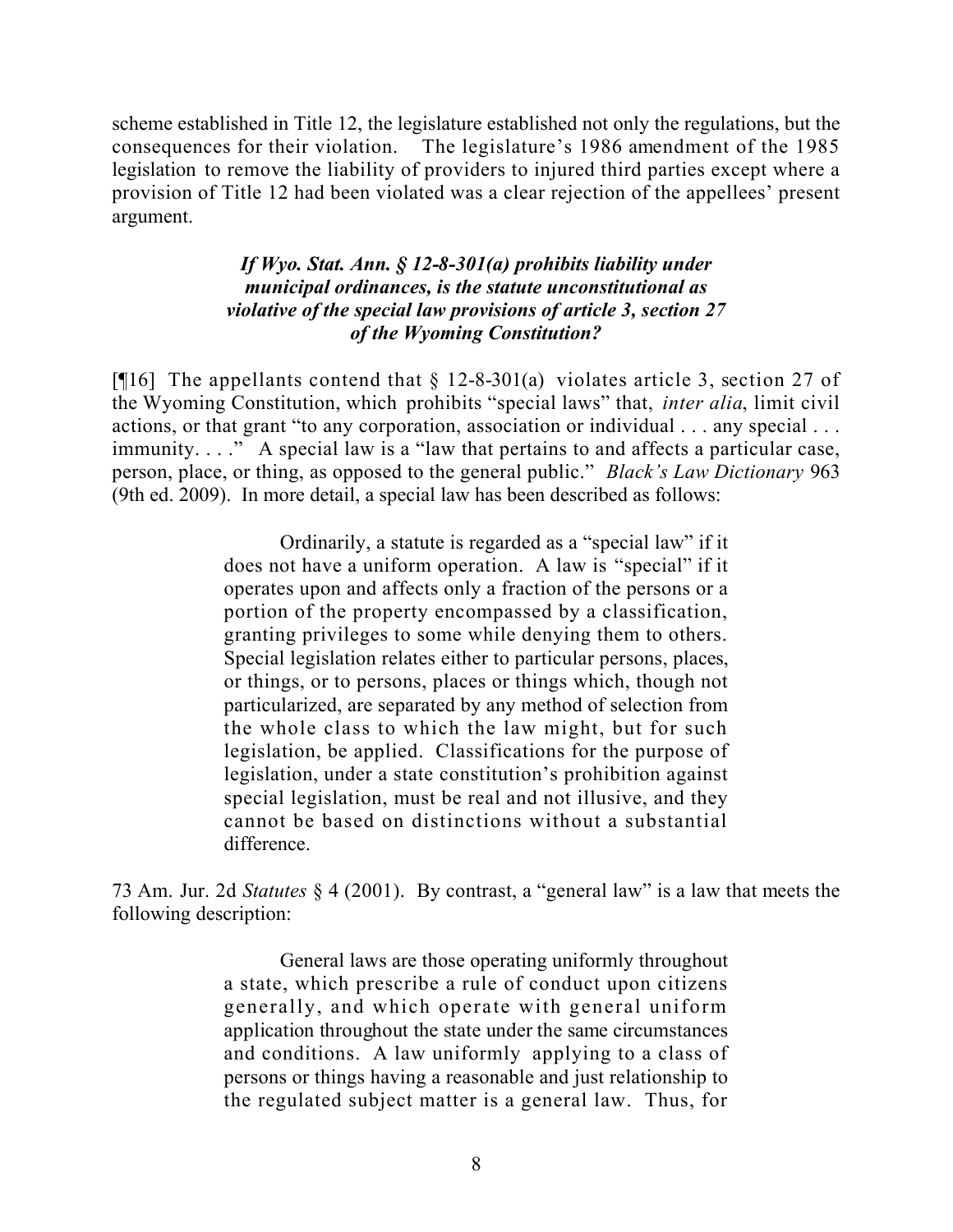example, where a legislative method of providing aid has an equal impact on all members of a rationally defined class similarly situated, the law is a general law.

. . . .

Some state constitutions require that laws of a general nature must have uniform operation. General laws operate uniformly, not because they operate on every person in the state, but because every person brought under the law is affected by it in uniform fashion, and a legislature may exclude certain persons or things from the application of a general law. A general law does not lose its general law status so long as it operates uniformly upon subjects as they may exist in the state, applies uniformly within permissible classifications, and operates universally throughout the state or so long as it relates to state function or instrumentality. However, a general law operates as an unreasonable classification, in violation of a uniformity clause, when it seeks to create artificial distinctions where no real distinction exists.

#### *Id.* at § 3.

[¶17] With relative consistency, this Court has for years treated article 3, section 27 as an equal protection provision, and we have interpreted it in conjunction with article 1, section 34, which proclaims that "[a]ll laws of a general nature shall have a uniform operation." *See, e.g., Krenning v. Heart Mountain Irrigation Dist.*, 2009 WY 11, ¶ 33 n.4, 200 P.3d 774, 784 n.4 (Wyo. 2009); *Bd. of County Comm'rs v. Geringer*, 941 P.2d 742, 746 (Wyo. 1997); *Mills v. Reynolds*, 837 P.2d 48, 52-53 (Wyo. 1992); *White v. State*, 784 P.2d 1313, 1316 (Wyo. 1989); *Hoem v. State*, 756 P.2d 780, 781-82 (Wyo. 1988); and *Phillips v. ABC Builders, Inc.*, 611 P.2d 821, 826 (Wyo. 1980). The appellants in the instant case have followed that lead, providing a special law argument that simply mirrors their equal protection argument. That argument, in essence, is that § 12-8-301 creates two unlawful classifications that are not rationally related to the purpose of the legislation: (1) vendors who are not liable for injuries caused by patrons served inside an establishment vs. vendors who are liable for injuries caused by patrons served in a drive-in area; and (2) third parties who may not recover from vendors who sold to patrons served inside an establishment vs. third parties who may recover from vendors who sold to patrons served in a drive-in area.

[¶18] To some extent, this issue was decided against the appellants by our decision in *Greenwalt*, where we considered the Greenwalts' argument to be based in part on the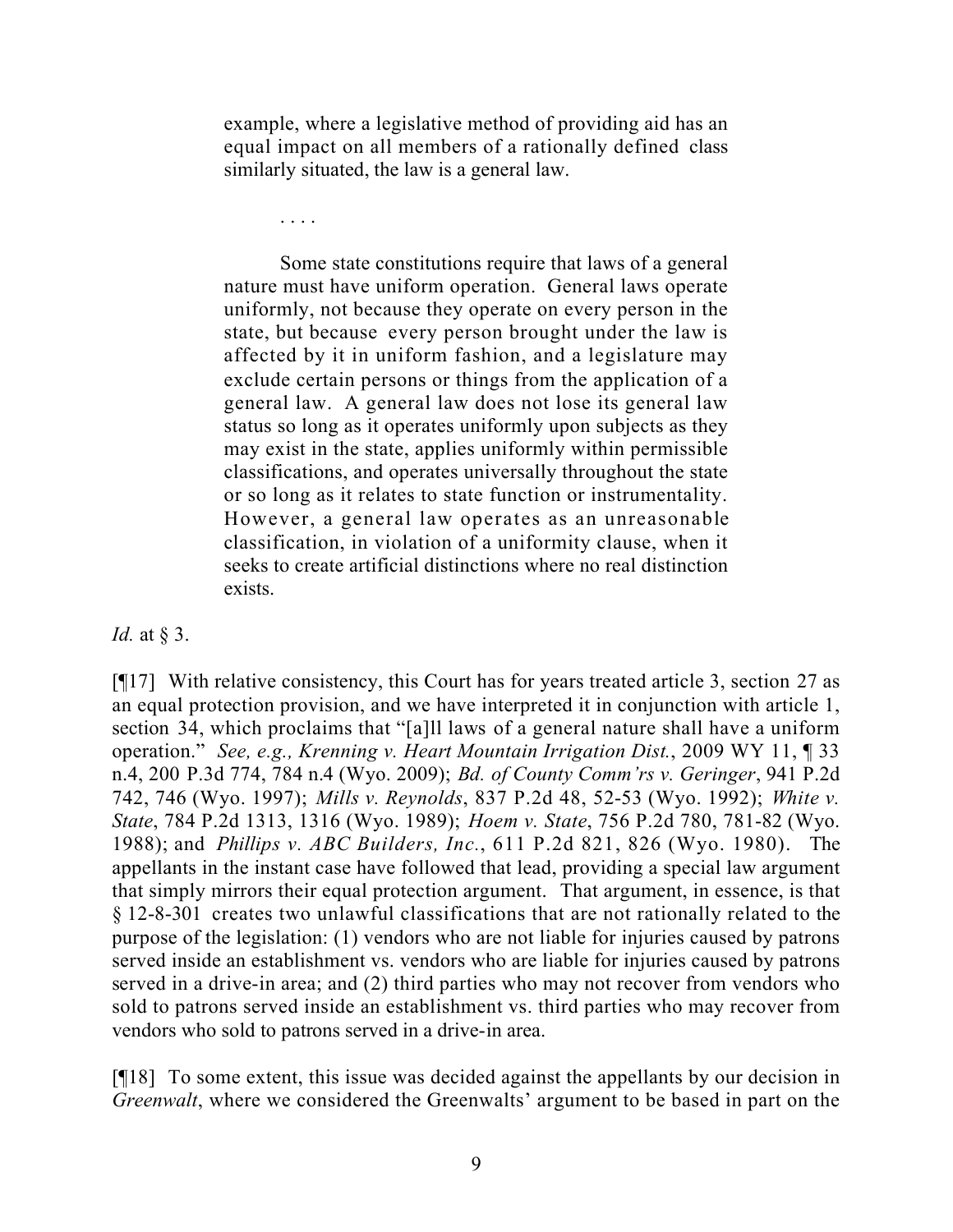constitutional prohibition of special legislation. *Greenwalt*, 2003 WY 77, ¶ 6, 71 P.3d at 717. Beyond that, however, is our perception that § 12-8-301 simply is not a special law when viewed under the definitions set forth above. The statute has general application across the State, applies to all liquor vendors, and applies to all liquor vendors in the exact same fashion. The legislature has chosen to set forth the liquor industry regulatory scheme in Title 12 of the statutes, and has made liquor vendors liable for damages to third parties injured by patrons who obtained alcoholic beverages from vendors in violation of Title 12 provisions. The fact that the legislature chose not to incorporate into the law vendor liability based upon common law negligence, or upon laws lying outside of Title 12, does not render the section a special law. Recovery against vendors is a legislative creation, subject to legitimate limitations placed thereon. *Stevens v. Lou's Lemon Tree, Ltd.*, 187 Ill. App. 3d 458, 465, 543 N.E.2d 293, 298 (Ill. App. Ct. 1989), *appeal denied*, 128 Ill. 2d 672, 548 N.E.2d 1078 (Ill. 1989).

[¶19] Not every immunity granted to an industry or practice violates article 3, section 27 of the Wyoming Constitution. For instance, in *Krenning* we recognized that the legislature could have a legitimate legislative purpose in granting governmental immunity to an irrigation district. *Krenning*, 2009 WY 11, ¶ 36, 200 P.3d at 784-85. Similarly, in *Greenwalt*, we acknowledged that the legislature could reasonably conclude that it would be difficult to require vendors and their employees to substitute their judgment for that of the consumer as to what reasonable amount of alcohol could be consumed, especially where the vendor or employee would not necessarily even know if the consumer would be driving. *Greenwalt*, 2003 WY 77, ¶ 58, 71 P.3d at 737-38.

### **CONCLUSION**

[¶20] Wyo. Stat. Ann. § 12-8-301(a) does not encompass municipal ordinances in the concept of "legally" as used therein, and the statute violates neither the constitutional doctrine of equal protection nor the constitutional prohibition of special laws.

[**[**[21] We affirm.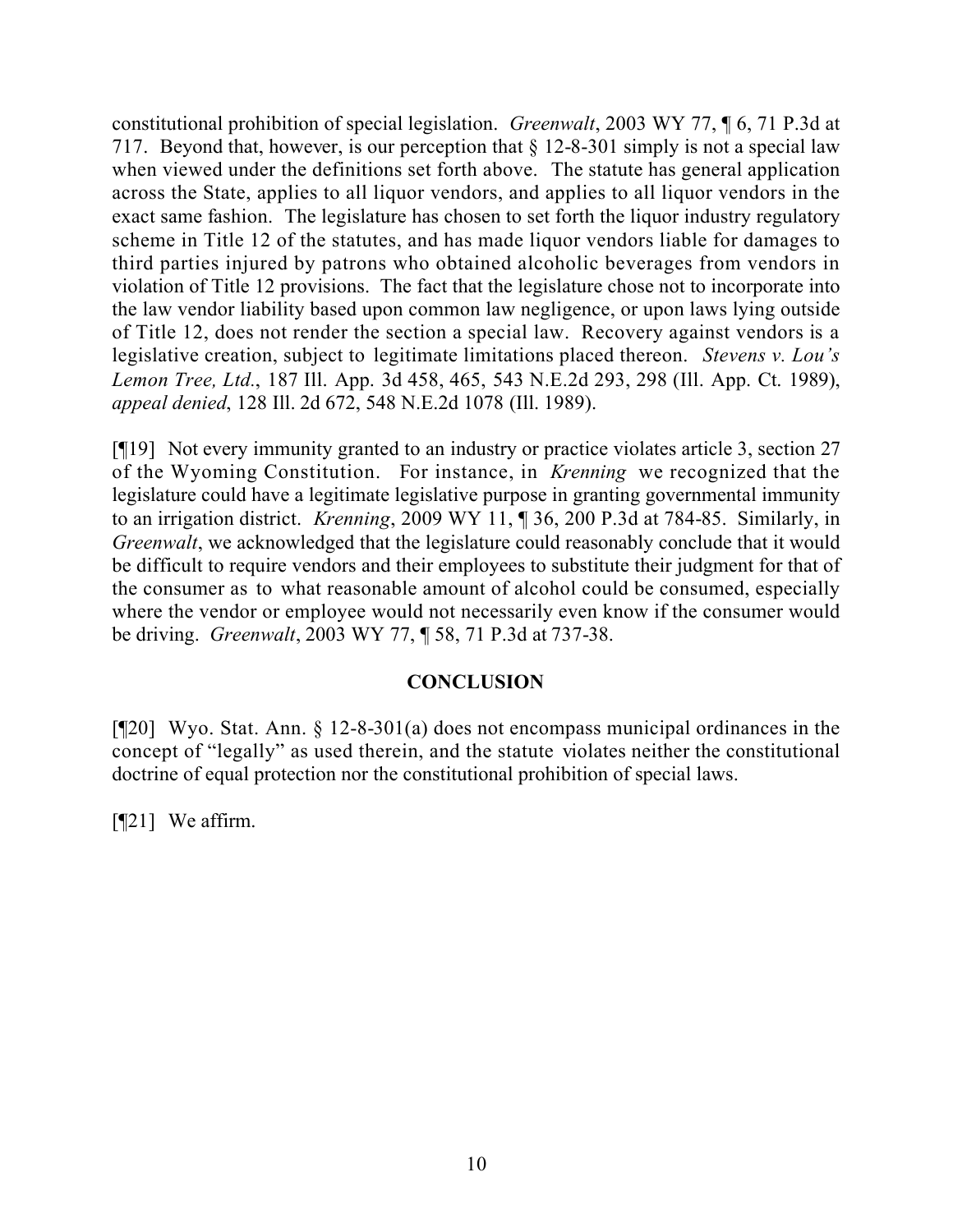**KITE,** Chief Justice, dissenting, with whom **HILL,** Justice, joins.

[¶22] I disagree with the majority opinion's conclusion that the word "legally" as used in Wyo. Stat. Ann. § 12-8-301(a) (LexisNexis 2011) encompasses only violations of Title 12 and does not extend to violations of municipal ordinances. I also disagree that the legislature has preempted the field so as to preclude cities and towns from enacting ordinances intended to reduce damages caused by excessive consumption of alcohol in their communities. Were I writing the majority opinion, I would hold that  $\S$  12-8-301(a) means what it says—no person who *legally* provides alcohol to another person is liable for damages caused by that person's intoxication. I would further hold, however, that under § 12-8-301(a) a person who provides alcohol to another person in violation of the law, including a municipal ordinance, may be liable for such damages.

[¶23] Our standards for interpreting statutory provisions are well established:

The paramount consideration is to determine the legislature's intent, which must be ascertained initially and primarily from the words used in the statute. We look first to the plain and ordinary meaning of the words to determine if the statute is ambiguous. A statute is clear and unambiguous if its wording is such that reasonable persons are able to agree on its meaning with consistency and predictability. Conversely, a statute is ambiguous if it is found to be vague or uncertain and subject to varying interpretations. If we determine that a statute is clear and unambiguous, we give effect to the plain language of the statute.

*Dorr v. Smith, Keller & Associates*, 2010 WY 120, ¶ 11, 238 P.3d 549, 552 (Wyo. 2010).

[¶24] Section 12-8-301(a) unambiguously states that a person who legally provides alcohol to another is not liable for damages caused by the intoxication of the person. The word "legal" means "conforming to or permitted by law or established rules." *Webster's Third New Int'l Dictionary* 1290 (2002). Giving the word "legally" its plain and ordinary meaning as used in  $\S$  12-8-301(a), a person who provides alcohol to another in conformance with or as permitted by law or established rules is not liable for damages caused by the intoxication of the other person.

[¶25] An ordinance is a law adopted by a governmental authority, specifically, a municipality. *Webster's Third New Int'l Dictionary* 1588 (2002). Thus, a person who provides alcohol to another in conformance with or as permitted by ordinance is not liable under  $\S 12$ -8-301(a). The immunity afforded by  $\S 12$ -8-301(a), however, does not apply when a person provides alcohol in violation of the law. If the liquor vendors who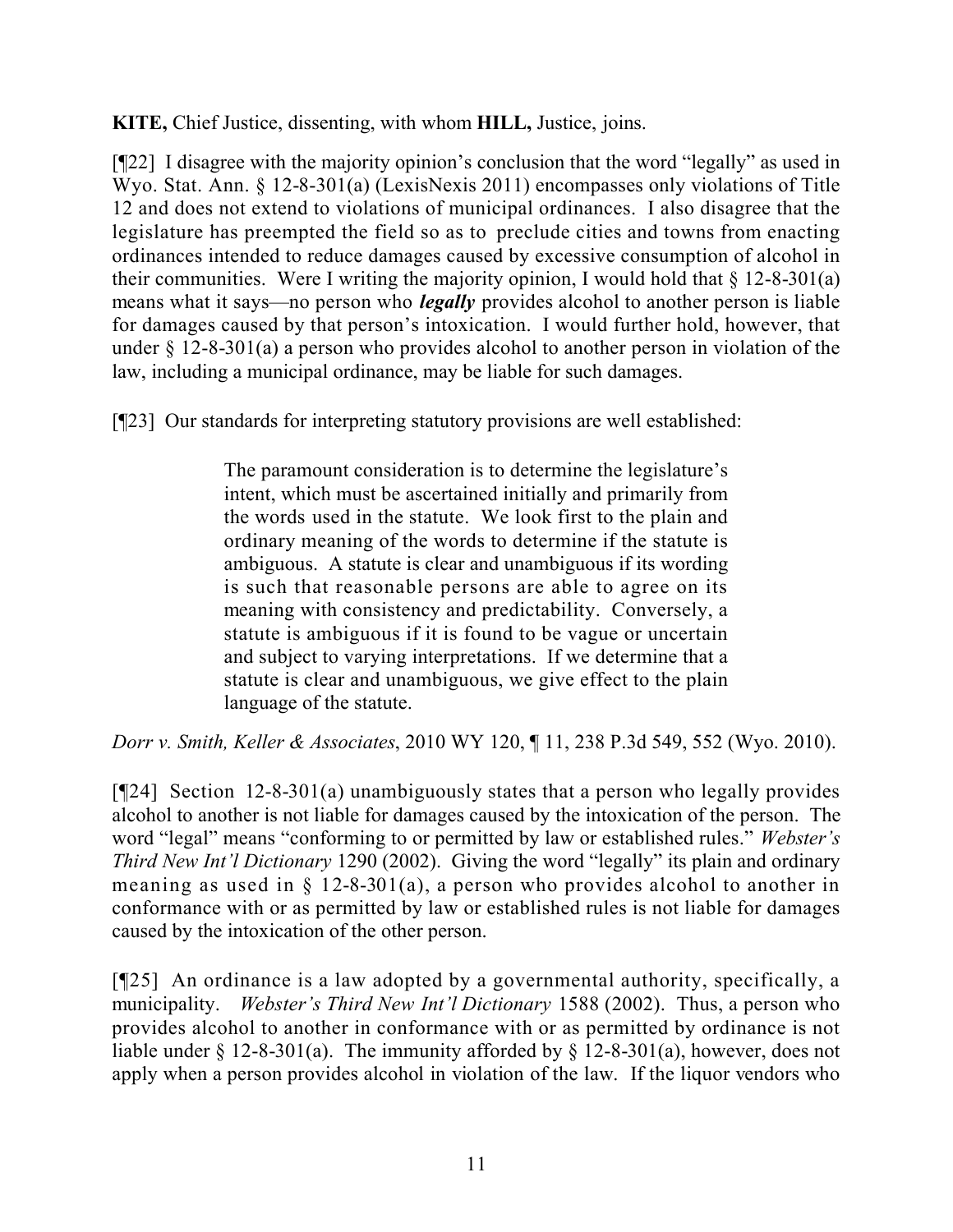provided alcohol to Mr. LaBrie did so in violation of the town ordinances, they can be liable for damages caused by his intoxication.

[ $[26]$ ] In holding otherwise, the majority in essence construes  $\S$  12-8-301(a) to mean that a person who provides alcohol to another "in compliance with Title 12" is not liable for damages resulting from the other person's intoxication. This construction reads words into the statute that the legislature omitted, contrary to our standards for interpreting statutes. *Kennedy Oil v. Dep't of Revenue*, 2008 WY 154, ¶ 14, 205 P.3d 999, 1004 (Wyo. 2008). The plain and ordinary meaning of "legally" is not "in compliance with Title 12." Absent language expressly limiting the word legally to mean "in compliance with Title 12," I would give the word its plain meaning—"conforming to or permitted by law or established rules," which includes municipal ordinances.

[¶27] Also contrary to our standards of statutory interpretation, the majority's reading of § 12-8-301(a) makes superfluous subsection (c), which states: "This section does not affect the liability of the licensee or person if the alcoholic liquor or malt beverage was sold or provided in violation of title 12 of the Wyoming statutes." If the legislature intended the word "legally" as used in subsection (a) to mean "in compliance with Title 12," subsection (c) is unnecessary. It is well established that we do not interpret a statute in a way that renders any portion meaningless. *Stutzman v. Office of the Wyoming State Engineer*, 2006 WY 30, ¶ 16, 130 P.3d 470, 475 (Wyo. 2006). Additionally, when the legislature specifically uses a word in one place, we will not interpret that word into other places where it was not used. *Qwest Corp. v. Public Serv. Comm'n of Wyo*., 2007 WY 97, ¶ 25, 161 P.3d 495, 501 (Wyo. 2007).

[¶28] The majority also concludes "the legislature has, in effect, preempted the field as to [this] statewide social issue [and] it is not the province of municipalities to enact contrary laws." I disagree with this conclusion, first, because it ignores Art. 13 § 1 of the Wyoming Constitution and, second, because I see nothing in the ordinances at issue in this case that is contrary to the plain language of  $\S$  12-8-301(a).

[¶29] In 1972, Art. 13, § 1 of the Wyoming Constitution was amended to provide in pertinent part:

> (b) All cities and towns are hereby empowered to determine their local affairs and government as established by ordinance passed by the governing body, subject to referendum when prescribed by the legislature, and further subject only to statutes uniformly applicable to all cities and towns . . . .

. . . .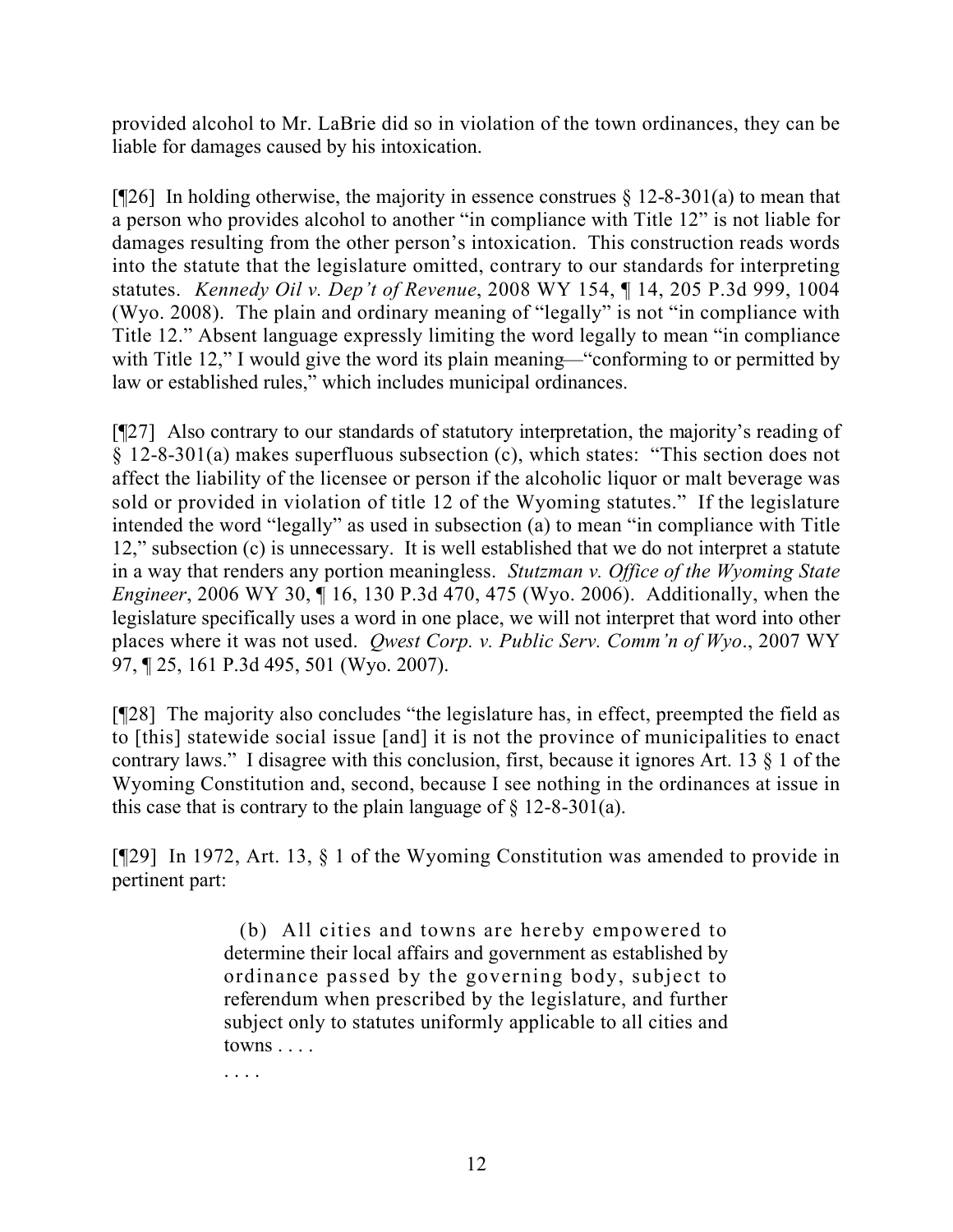(d) The powers and authority granted to cities and towns, pursuant to this section, shall be liberally construed for the purpose of giving the largest measure of self-government to cities and towns.

[¶30] Prior to this amendment, municipalities in Wyoming operated under Dillon's Rule, meaning they were considered a creature of the state with no inherent right of self government. Thomas S. Smith, *No Home on the Range for Home Rule*, 31 Land & Water L. Rev. 791, 793 (1996). The amendment was approved in 1972 by an overwhelming majority of Wyoming voters. *Id*. at 791 n.2. With the amendment, Wyoming became one of forty-eight states with some type of home rule. *Id*. at 794. "Home rule . . . is based on the premise that municipalities should be free to regulate their own municipal affairs without interference from the state." *Id*. at 793. As reflected in Art. 13, § 1(b), a municipality's constitutional right to determine its local affairs "is subject [in relevant part] only to statutes uniformly applicable to all cities and towns."

[ $[$ [31] There is no language in Title 12 making § 12-8-301(a) applicable only to those who violate that title and I see nothing in the statutes suggesting it was meant to preclude cities and towns from exercising home rule with respect to alcohol. Moreover, the legislature has expressly authorized cities and towns to regulate alcohol and conduct resulting from excessive alcohol consumption.

[¶32] Wyo. Stat. Ann. § 12-4-101(a) (LexisNexis 2011) provides:

Incorporated cities, towns and counties within Wyoming shall license and regulate or prohibit the retail sale of alcoholic and malt beverages under this title.

Wyo. Stat. Ann. § 15-1-103(a) (LexisNexis 2011) further provides:

(a) The governing bodies of all cities and towns may:

 . . . . (xiii) . . . regulate any business whatsoever conducted . . . within the limits of the city or town for the purpose of raising revenue . . . ;

 $(xv)$  Regulate  $\ldots$  saloons  $\ldots$ ;

 (xviii) Regulate . . . any . . . conduct which disturbs or jeopardizes the public health, safety, peace . . . in any public or private place;

. . . .

. . . .